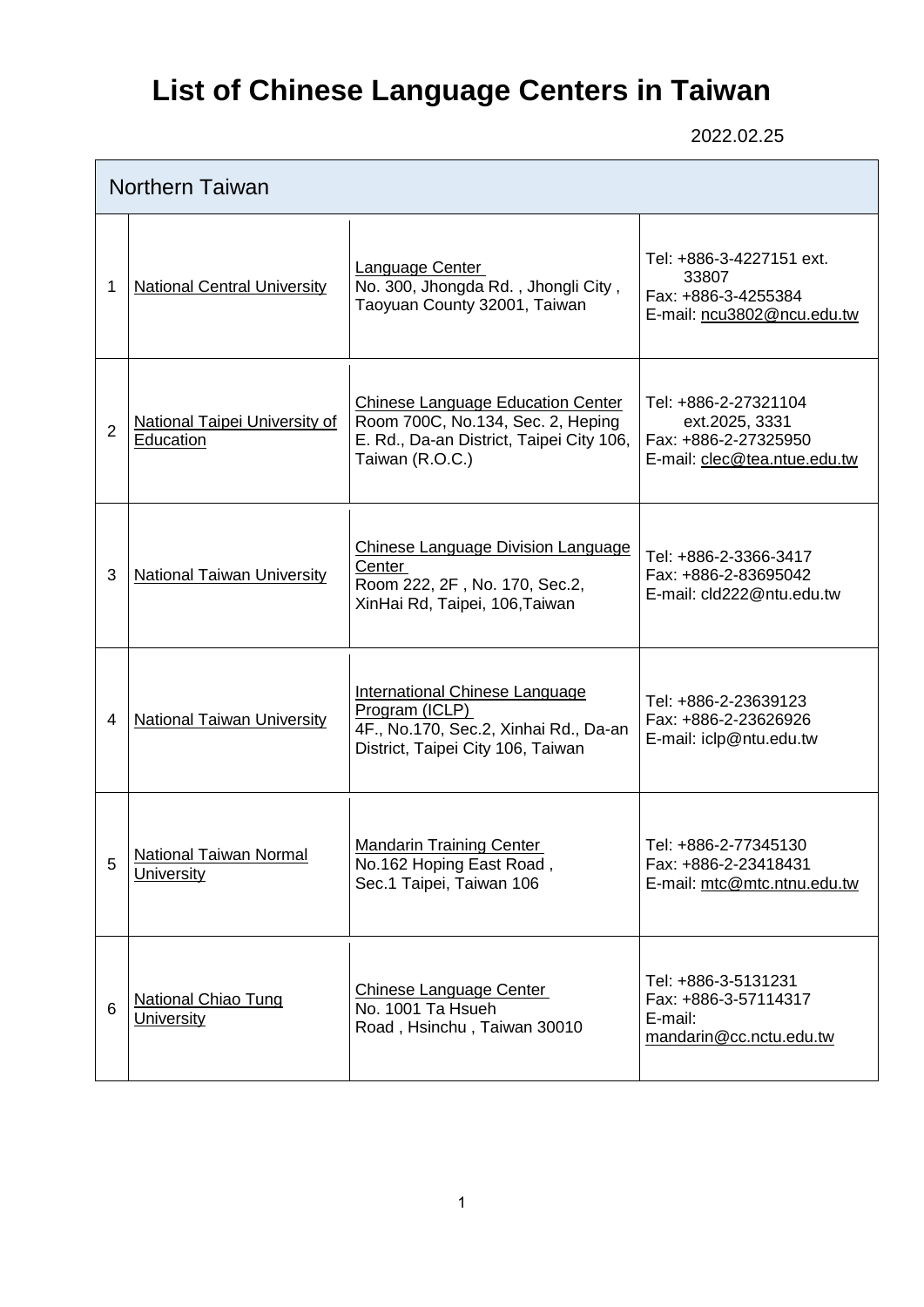| 7               | <b>National Chengchi University</b> | Chinese Language Center<br>No.64, Sec. 2, Zhinan Rd., Wenshan<br><b>District</b><br>Taipei City 11605, Taiwan (R.O.C.)        | Tel: +886-2-2938-7141/7142<br>Fax: +886-2-2939-6353<br>E-mail: mandarin@nccu.edu.tw                  |
|-----------------|-------------------------------------|-------------------------------------------------------------------------------------------------------------------------------|------------------------------------------------------------------------------------------------------|
| 8               | <b>Chinese Culture University</b>   | <b>Mandarin Learning Center</b><br>4F, No.231, Sec.2, Chien-Kuo S.<br>Rd., Taipei, Taiwan                                     | Tel: +886-2-2700-5858<br>ext.8131~8136<br>Fax: +886-2-27081257<br>E-mail: mlc@sce.pccu.edu.tw        |
| 9               | <b>Tamkang University</b>           | Chinese Language Center<br>No.5, Lane 199, Kin-Hwa<br>St., Taipei, Taiwan                                                     | Tel: +886-2-23216320 ext.<br>8836, 8347<br>Fax: +886-2-23214036<br>E-mail: clc@mail2.tku.edu.tw      |
| 10              | <b>Fu Jen Catholic University</b>   | Center of Chinese Language and<br>Culture<br>No. 510 Zhongzheng Rd., Xinzhuang<br>District, New Taipei<br>City 24205, Taiwan. | Tel: +886-2-2905-2414/3721<br>Fax: +886-2-29052166<br>E-mail:<br>flcg1013@mails.fju.edu.tw           |
| 11              | <b>Ming Chuan University</b>        | Mandarin Studies and Culture Center<br>B204, No.250 Zhong-Shan N. Rd.<br>Sec.5, Taipei 111 Taiwan                             | Tel: +886-2-2882-4564 ext.<br>2405<br>Fax: +886-2-8861-3491<br>E-mail: mscc@mcu.edu.tw               |
| 12 <sup>2</sup> |                                     | <b>Chinese Learning Center</b><br>Taoyuan Center:<br>No. 1 Kainan Road, Lujhu (Luzhu),<br>Taoyuan 33857, Taiwan               | Tel: +886-3-341-2500<br>ext.4639/4640<br>Fax: +886-3-270-5542<br>E-mail:<br>mandarin@mail.knu.edu.tw |
|                 | Kainan University                   | Taipei Center:<br>No. 6, Sec. 1, Jinan Rd., Zhongzheng<br>Dist., Taipei City, Taiwan (Room<br>109A)                           | Tel: +886-2-33224533#15<br>Fax: +886-2-2396-0071<br>E-mail:<br>mandarin@mail.knu.edu.tw              |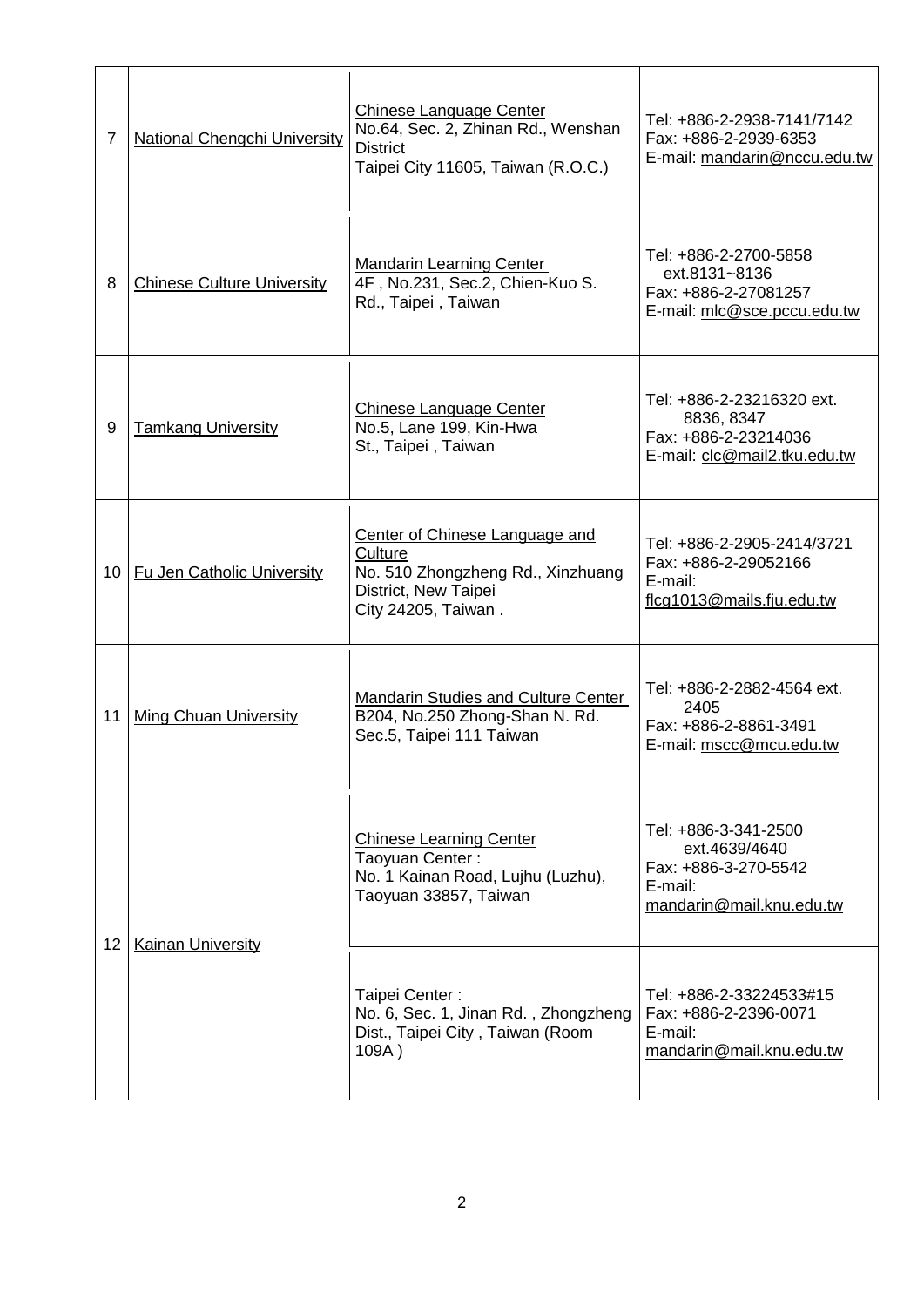| 13 | <b>Chung Yuan Christian</b><br><b>University</b>                | <b>Mandarin Learning Center</b><br>No.200, Chung pei Rd., Chung-Li<br>City, Taiwan 32023, R.O.C                                                               | Tel: +886-3-2656536<br>Fax: +886-3-2656539<br>E-mail: cmlcycu@cycu.edu.tw                      |
|----|-----------------------------------------------------------------|---------------------------------------------------------------------------------------------------------------------------------------------------------------|------------------------------------------------------------------------------------------------|
| 14 | <b>Chung Hua University</b>                                     | <b>Mandarin Training Center</b><br>No. 707, Sec.2, WuFu<br>Rd., Hsinchu 30012 Taiwan                                                                          | Tel: +886-3-5186176<br>Fax: +886-3-5186174<br>E-mail:<br>international@chu.edu.tw              |
| 15 | <b>Taipei Chengshih University</b><br>of Science and Technology | <b>Mandarin Center</b><br>No. 2, Xueyuan Rd., Beitou, Taipei,<br>112 Taiwan                                                                                   | Tel: +886-2-23313000<br>Fax: +886-2-23319966<br>E-mail:<br>flagvisa@yahoo.com.tw               |
| 16 | <b>China University of Science</b><br>and Technology            | <b>Language Center</b><br>No.245, Sec. 3, Academia Rd.,<br>Nangang Dist., Taipei City 115,<br>Taiwan (R.O.C.)                                                 | Tel: +886-2-27821862ext.271<br>Fax: +886-2-27852344<br>E-mail: wendy@cc.cust.edu.tw            |
| 17 | <b>Lunghwa University of</b><br><b>Science and Technology</b>   | Chinese Language Center<br>No.300, Sec. 1, Wanshou Rd.,<br>NGuishan Shiang, Taoyuan County<br>33306, Taiwan (R.O.C.)                                          | Tel: +886-2-82093211<br>ext.6770<br>Fax: +886-2-82094650<br>E-mail:<br>chinese@mail.lhu.edu.tw |
| 18 | <b>Soochow University</b>                                       | <b>Chinese Language Center</b><br>Room S101, Feng Ya Hall, No.<br>70,<br>No. 70, Linhsi Road, Shihlin, Taipei<br>11102, Taiwan (R.O.C.)                       | Tel: +886-2-2881-9471<br>ext.5921-5924<br>Fax: +886-2-2883-8350<br>E-mail: mandarin@scu.edu.tw |
| 19 | Nanya Institute of<br><b>Technology</b>                         | The Chinese Language Section,<br>International Language Center<br>No.414, Sec.3, Jhongshan E. Rd.,<br>Zhongli District, Taoyuan City 32091<br>Taiwan (R.O.C.) | Tel: +886-3-4361070 #7602 \<br>7619<br>Fax: +886-3-4650401<br>E-mail: cls@tiit.edu.tw          |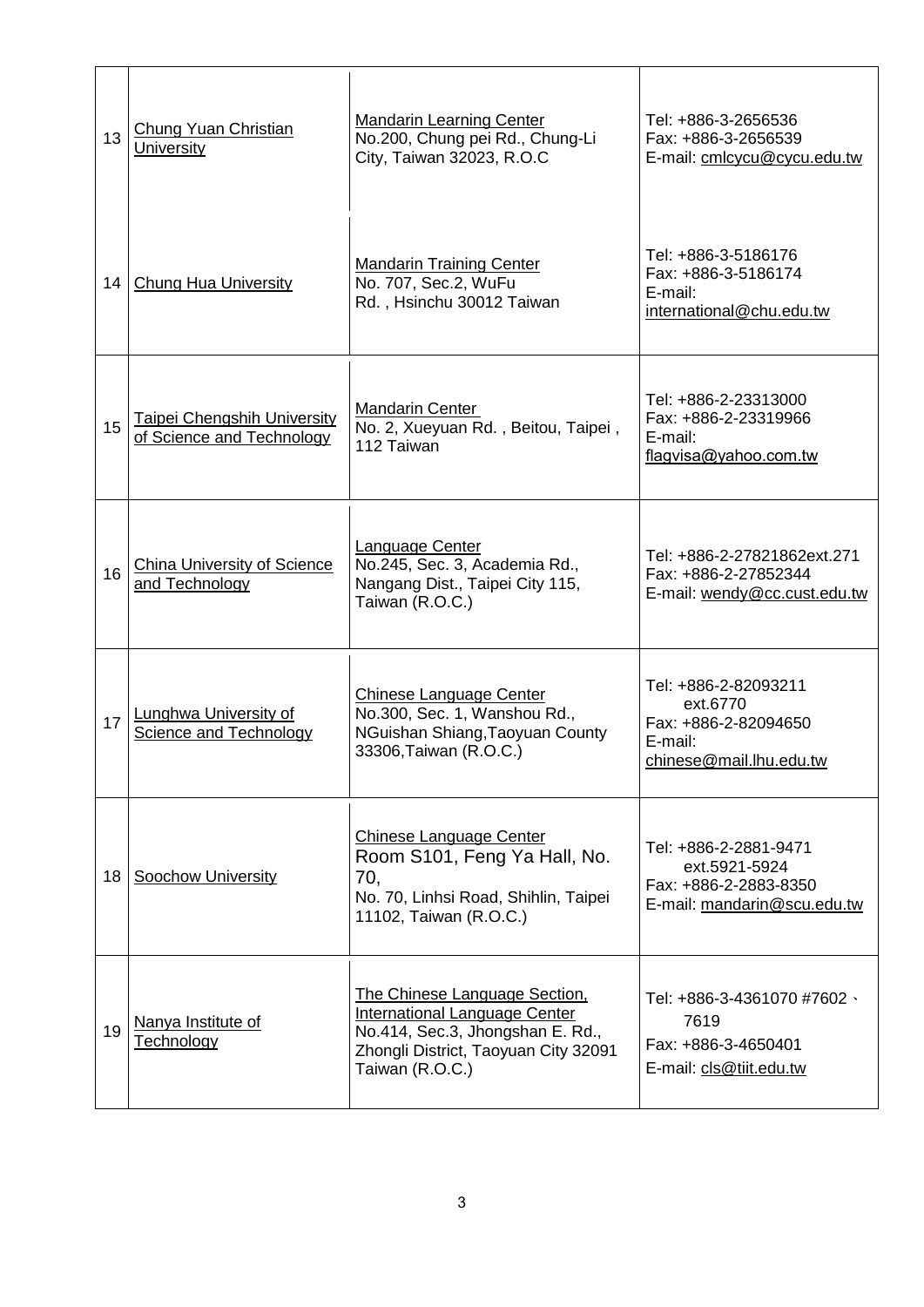| 20 | <b>National United University</b>                  | <b>Chinese Language Center</b><br>No. 2, Lien-Da, Nanshi Village, Miaoli<br>city, Miaoli County, 36063, Taiwan.     | Tel: +886-37-382-146 \<br>+886-37-382-147<br>Fax: +886-37-382148<br>E-mail: CLC@nuu.edu.tw                   |
|----|----------------------------------------------------|---------------------------------------------------------------------------------------------------------------------|--------------------------------------------------------------------------------------------------------------|
| 21 | <b>Shih Chien University</b>                       | <b>Chinese Language Center</b><br>70 Dazhi St., Zhongshan Dist., Taipei<br>10462, Taiwan, R.O.C.                    | Tel: +886-2-2538-1111 #2551<br>Fax: +886-2-2538-1111#2550<br>E-mail:<br>chinese $@$ g2.usc.edu.tw            |
| 22 | National Taipei University of<br><b>Technology</b> | <b>Chinese Language Training Center</b><br>1, Sec. 3, Zhongxiao E. Rd., Taipei<br>10608 Taiwan, R.O.C.              | Tel: +886-2-2771-2171<br>Ext. 1742, 1704, 1703,<br>1746<br>Fax: +886-2-2752-4269<br>E-mail: cltc@ntut.edu.tw |
| 23 | <b>Shih Hsin University</b>                        | Center for Teaching Chinese as a<br>Second Language<br>#1, Lane17, Sec.1, Mu-Cha Rd.,<br>Taipei, Taiwan 116, R.O.C. | Tel: +886-22368225<br>ext #2258, #3596<br>E-mail:<br>ctcshu@cc.shu.edu.tw,<br>xrchang007@hotmail.com         |
| 24 | <b>National Tsing Hua</b><br>University            | <b>Chinese Language Center</b><br>No.101, Section 2, Kuang-Fu Road,<br>Hsinchu, Taiwan 30013, R.O.C.                | Tel: +886-3-573-5528<br>+886-3-5715131<br>Ext 62355<br>Fax: +886-3-573-5568<br>E-mail: clc@my.nthu.edu.tw    |
| 25 | <b>National Taiwan Ocean</b><br>University         | <b>Chinese Language Center</b><br>No.2, Beining Rd., Jhongjheng<br>District, Keelung City 202, Taiwan<br>(R.O.C.)   | Tel: +886-2-2462-2192<br>Ext 2059<br>Fax: +886-2-2463-2371<br>E-mail:<br>ntouclc@email.ntou.edu.tw           |
| 26 | <b>Vanung University</b>                           | <b>Chinese Language Center</b><br>No.1, Wanneng Rd., Zhongli Dist.,<br>Taoyuan City 32061, Taiwan (R.O.C.)          | Tel: +886-3-4515811 #40003<br>E-mail:<br>cc13721@mail.vnu.edu.tw                                             |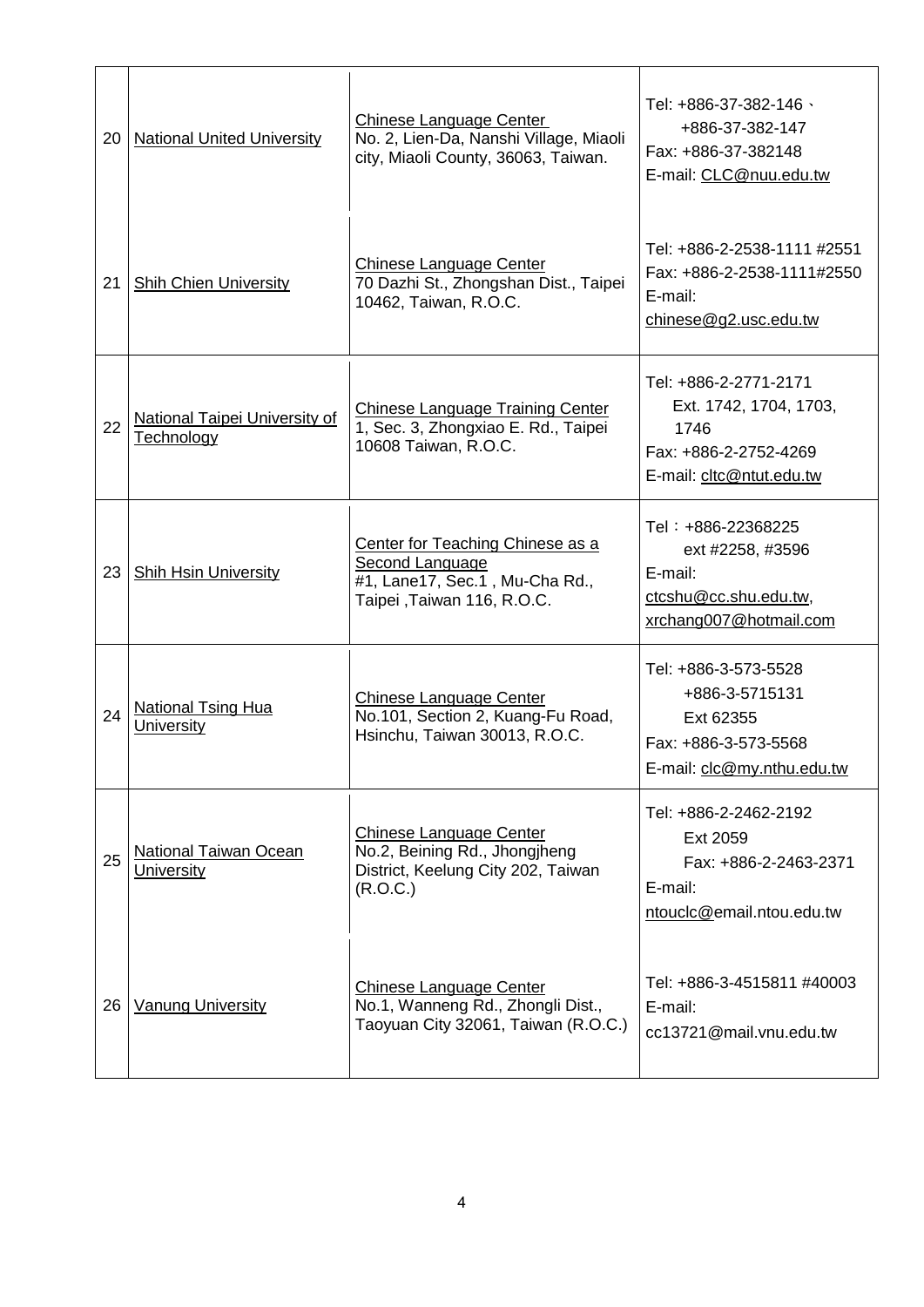| 27             | <b>Minghsin University of</b><br><b>Science and Technology</b> | <b>Chinese Language Teaching Center</b><br>No.1, Xinxing Rd., Xinfeng Hsinchu<br>30401, Taiwan (R.O.C)                | TEL: +886-3-5577682 Ext.<br>$1279 \cdot 1453$<br>FAX: +886-3-5593142<br>E-mail: benny@must.edu.tw |
|----------------|----------------------------------------------------------------|-----------------------------------------------------------------------------------------------------------------------|---------------------------------------------------------------------------------------------------|
| 28             | <b>National Taiwan Sport</b><br>University                     | Chinese Language Center<br>No. 250, Wenhua 1st Rd., Guishan,<br>Taoyuan 33301, Taiwan                                 | TEL: +886-3-328-3201<br>Ext. 8582<br>FAX: +886-3-328-2846<br>E-mail: ntsu-gec@ntsu.edu.tw         |
| 29             | Yuanpei University of<br><b>Medical Technology</b>             | Chinese Language Learning Center<br>No.306, Yuanpei<br>Street, Hsinchu, Taiwan 30015, R.O.C.                          | TEL : +886-3-6102488<br>$E-Mail$ :<br>ypuclic0311@gmail.com                                       |
|                | <b>Central Taiwan</b>                                          |                                                                                                                       |                                                                                                   |
| 1              | <b>Tunghai University</b>                                      | Chinese Language Center<br>P.O. Box 898. Taichung, Taiwan                                                             | Tel: +886-4-23590259<br>Fax: +886-4-23594408<br>E-mail: clc@thu.edu.tw                            |
| $\overline{2}$ | <b>Feng Chia University</b>                                    | Chinese Language Center<br>PO Box 25-202, Taichung, Taiwan<br>40724, R.O.C.                                           | Tel: +886-4-24517250<br>ext. 5873 / 5875<br>Fax: +886-4-24510243<br>E-mail: clc@fcu.edu.tw        |
| 3              | <b>Providence University</b>                                   | <b>Chinese Language Education Center</b><br>200, Sec. 7, Taiwan Boulevard, Shalu<br>Dist., Taichung City43301, Taiwan | Tel: +886-4-26645009<br>Fax: +886-4-26330340<br>E-mail: clhuang@pu.edu.tw                         |
| $\overline{4}$ | <b>National Taichung University</b><br>of Education            | <b>Chinese Language Center</b><br>No.227, MinSheng<br>Road, Taichung City, Taiwan R.O.C.                              | Tel: 886-4-22183283<br>Fax: 886-4-22188150<br>E-mail: clc@mail.ntcu.edu.tw                        |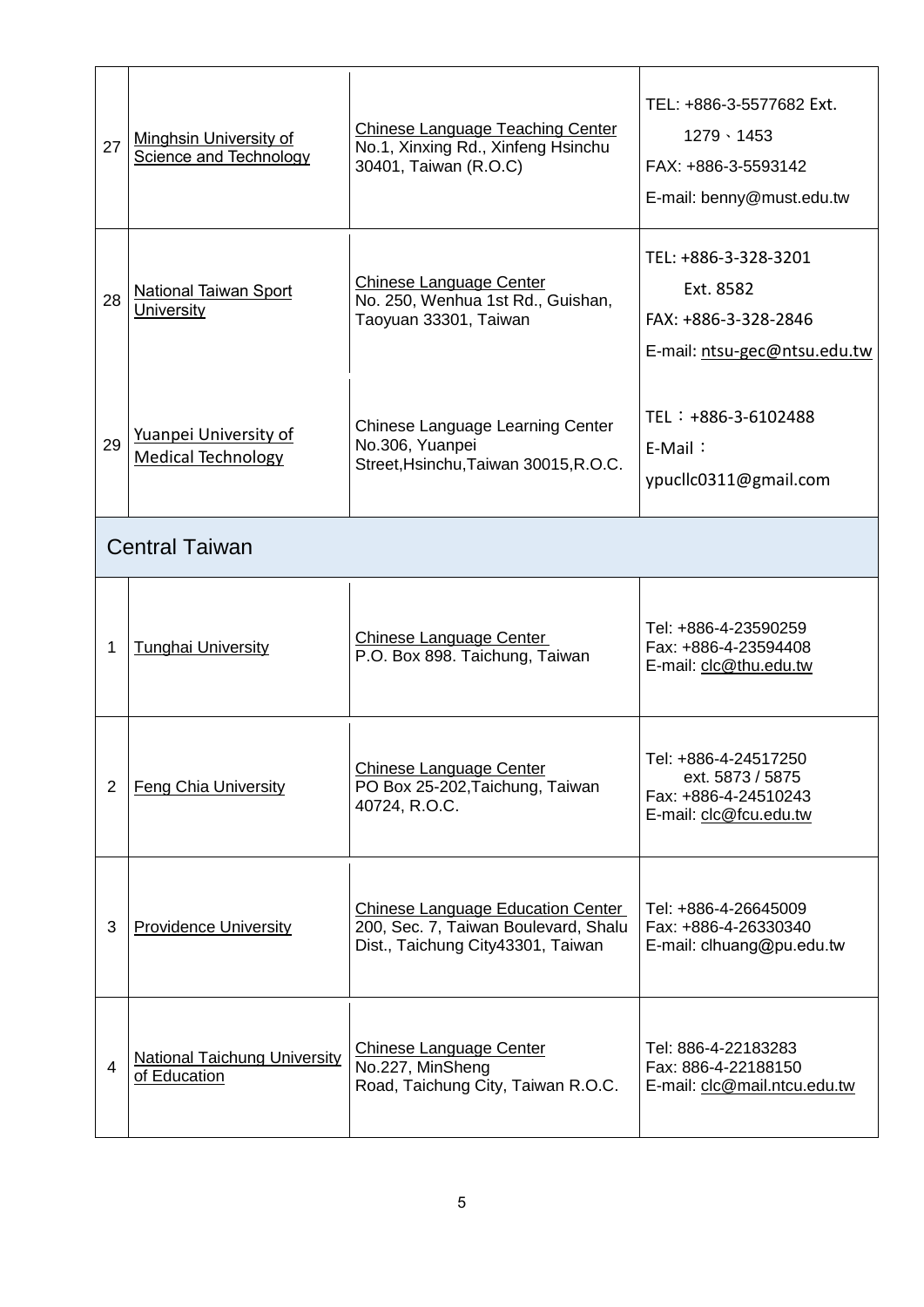| 5  | <b>National Chiayi University</b>                       | <b>Language Center-Division of Chinese</b><br>as a Second Language<br>No.580 Xinmin Rd., Chiayi<br>City 60004, Taiwan  | Tel: +886-5-273-2983<br>Fax: +886-5-284-4916<br>E-mail:<br>cslncyu@mail.ncyu.edu.tw                                               |
|----|---------------------------------------------------------|------------------------------------------------------------------------------------------------------------------------|-----------------------------------------------------------------------------------------------------------------------------------|
| 6  | Chienkuo Technology<br>University                       | <b>Language Center</b><br>No. 1, Chieh-Shou North Road,<br>Changhua City, Taiwan                                       | Tel: +886-4-7111111<br>ext. 4003<br>Fax: +886-4-7114631<br>E-mail: Ic@ctu.edu.tw                                                  |
| 7  | <b>National Chung Hsing</b><br>University               | Chinese Language Center<br>No.250, Kuo Kuang<br>Rd, Taichung City, Taiwan R.O.C.                                       | Tel: +886-4-22840326<br>ext. 312 & 399<br>Fax: +886-4-22859956<br>E-mail:<br>language@dragon.nchu.edu.tw<br>chinesenchu@gmail.com |
| 8  | National Changhua<br>University of Education            | Language Center<br>No.108, Xueshi St., Changhua City<br>500, Taiwan                                                    | Tel: +886-4-7232105<br>ext. 1671<br>Fax: +886-4-7211226<br>E-mail: ct@cc2.ncue.edu.tw                                             |
| 9  | Chaoyang University of<br>Technology                    | Chinese Learning Section,<br>Language Center<br>168, Jifeng E. Rd., Wufeng District,<br>Taichung, 41349 Taiwan, R.O.C. | Tel: +886-4-2332-3000 #7537<br>E-mail: cl@cyut.edu.tw                                                                             |
| 10 | <b>Mingdao University</b>                               | Chinese Learning Program, Language<br>Center<br>No. 369, Wen-Hua Rd., Pitou,<br>ChangHua, 52345, Taiwan, R.O.C.        | Tel: +886-4--887-6660<br>ext.2021-2023<br>E-mail: serena@mdu.edu.tw                                                               |
| 11 | National Yunlin University of<br>Science and Technology | <b>Language Center</b><br>123 University Road, Section<br>3, Douliou, Yunlin 64002, Taiwan,<br>R.O.C                   | Tel:+886-5-534-2601 #3125<br>E-mail: leecy@yuntech.edu.tw                                                                         |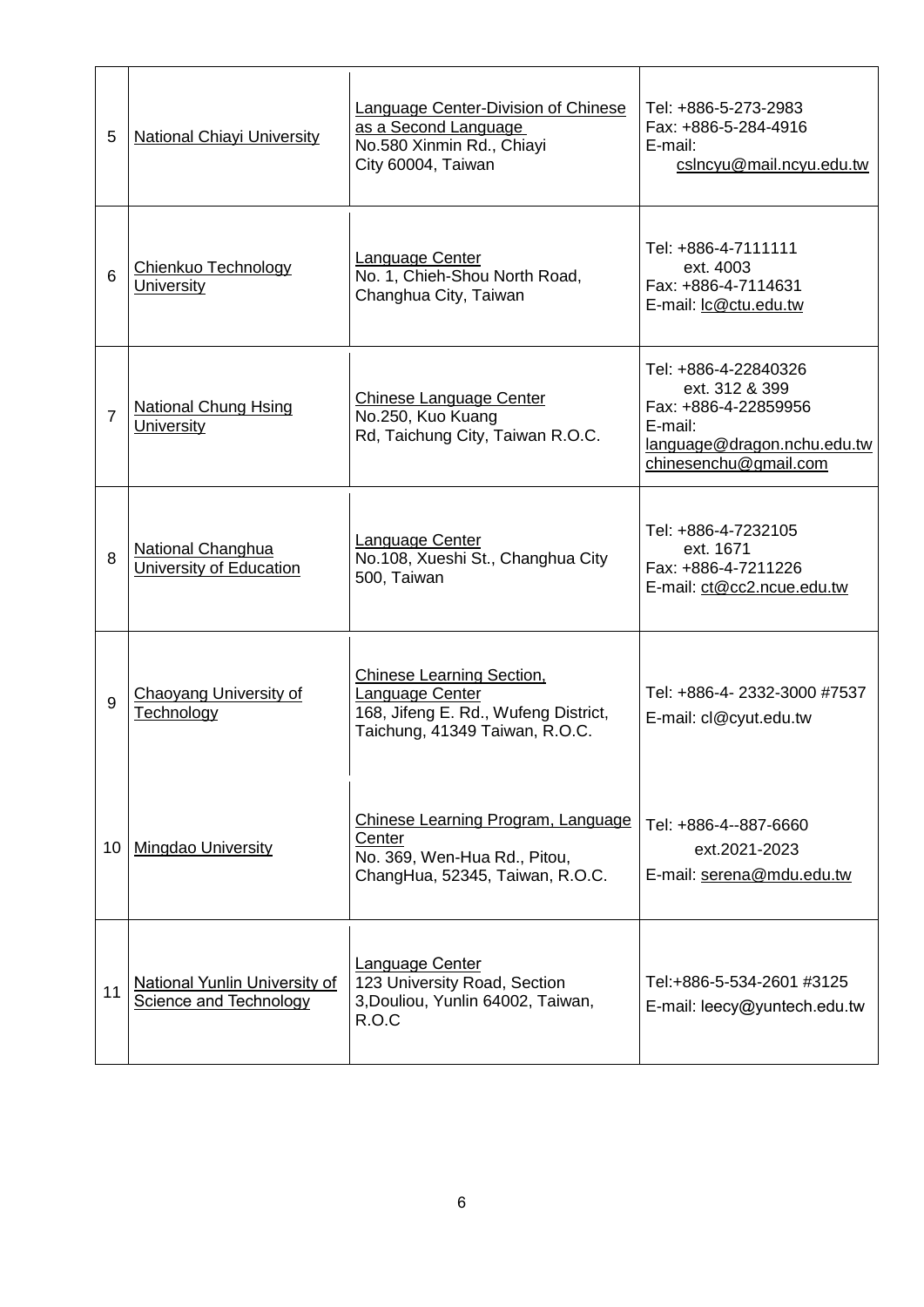| 12             | <b>National Chin-Yi University</b><br>of Technology | Language Center<br>No.57, Sec. 2, Zhongshan Rd.,<br>Taiping Dist., Taichung 41170, Taiwan<br>(R.O.C.)                                                                           | TEL: +886-4-23924505 #5167<br>E-mail: suyoshi@ncut.edu.tw                                         |
|----------------|-----------------------------------------------------|---------------------------------------------------------------------------------------------------------------------------------------------------------------------------------|---------------------------------------------------------------------------------------------------|
| 13             | <b>Asia University</b>                              | <b>Chinese Language Center</b><br>500, Lioufeng Rd., Wufeng, Taichung<br>41354, Taiwan                                                                                          | TEL: +886-4-23323456 #6292<br>E-mail: jclc@asia.edu.tw                                            |
|                | <b>Southern Taiwan</b>                              |                                                                                                                                                                                 |                                                                                                   |
| 1              | <b>National Kaohsiung Normal</b><br>University      | Chinese Language Program<br>No. 116, Hoping 1 st Rd., Lingya<br>District, Kaohsiung, 802 Taiwan                                                                                 | Tel: +886-7-7172930<br>ext. 2603~2605<br>Fax: +886-7-7166903<br>E-mail: s2@nknu.edu.tw            |
| $\overline{2}$ | <b>National Cheng Kung</b><br>University            | College of Liberal Arts, Chinese<br><b>Language Center</b><br>No.1, University Road, Tainan City,<br>701 Taiwan                                                                 | Tel: +886-6-2757575<br>ext. 52040<br>Fax: +886-6-2742516<br>E-mail:<br>shuling@mail.ncku.edu.tw   |
| 3              | National Sun Yat-Sen<br><b>University</b>           | <b>Chinese Language Center</b><br>No. 70, Lian-hai Rd., Kaohsiung,<br>80424 Taiwan                                                                                              | Tel: +886-7-5252000<br>ext. 3030~3031<br>Fax: +886-7-5253039<br>E-mail:<br>alfc@mail.nsysu.edu.tw |
| $\overline{4}$ | <b>National University of</b><br><b>Kaohsiung</b>   | Division of Chinese Language,<br><b>Language Center, National University</b><br>of Kaohsiung<br>No 700, Kaohsiung University Road,<br>Na-Tzu District, Kaohsiung,<br>811 Taiwan | Tel:<br>+886-7-5919257<br>+886-7-5919259<br>Fax: +886-7-5919258<br>E-mail: clc@nuk.edu.tw         |
| 5              | <b>National Pingtung University</b>                 | Chinese Language Center, Office of<br><b>International Affairs</b><br>No 1, Lin-sen Road, Pingtung,<br>900 Taiwan.                                                              | Tel: +886-8-7663800<br>ext. 24001/24002<br>Fax: +886-8-7226409<br>E-mail: clc@mail.nptu.edu.tw    |
|                |                                                     |                                                                                                                                                                                 |                                                                                                   |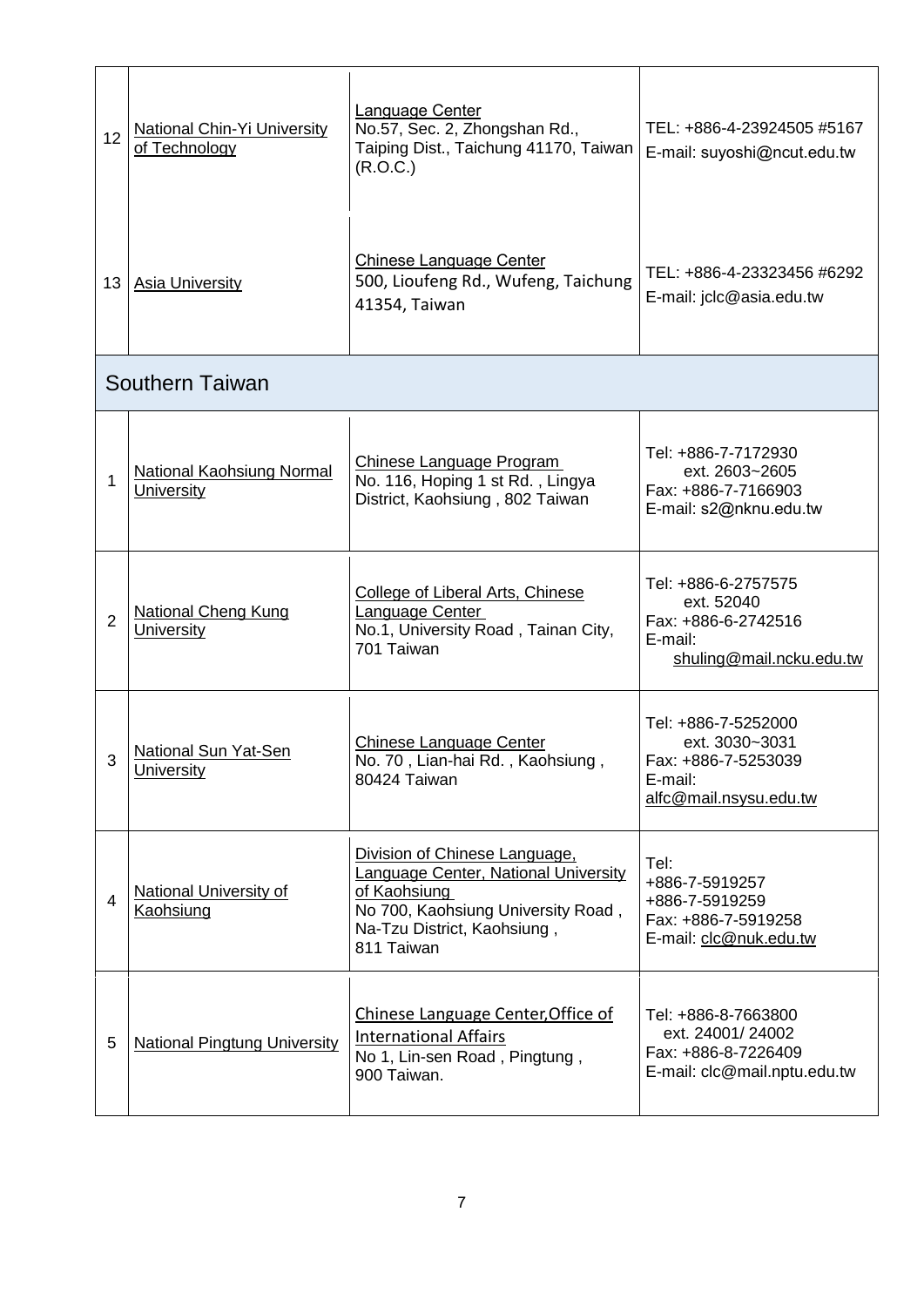| 6               | <b>Southern Taiwan University</b><br>of Technology               | The Chinese Language Center<br>No 1, Nan-Tai Street, Yungkang<br>Dist. City, Tainan City71005, Taiwan                               | Tel: +886-6-2533131 ext.6010/<br>6011<br>Fax: +886-6-6010067<br>E-mail:<br>chilance@mail.stut.edu.tw          |
|-----------------|------------------------------------------------------------------|-------------------------------------------------------------------------------------------------------------------------------------|---------------------------------------------------------------------------------------------------------------|
| $\overline{7}$  | <b>Wenzao Ursuline University</b><br>of Languages                | <b>Center of Chinese Language</b><br>900, Mintsu 1st Road, Sanming<br>DistrictKaohsiung 807, Taiwan                                 | Tel: +886-7-3426031<br>ext. 3302~3303<br>Fax: +886-7-3464672<br>E-mail: clc@mail.wzu.edu.tw                   |
| 8               | <b>National Pingtung University</b>                              | Chinese Language Center<br>2nd Floor, Jing-Yie Building, No.1<br>Linsen Rd., Pingtung City, Pingtung<br>County 90003, Taiwan(R.O.C) | TEL: +886-8-7663800 Ext.<br>24001~24002<br>FAX: +886-8-7226409<br>$E$ -mail: $clc$ $\oslash$ mail.nptu.edu.tw |
| 9               | <b>National Pingtung University</b><br>of Science and Technology | <b>Chinese Language Division.</b><br>Language Center<br>No.1, Shuefu Road, 91201 Neipu,<br>Pingtung Taiwan, R.O.C.                  | Tel: +886-8-7703202 ext.7715<br>Fax: +886-8-7740274<br>E-mail: clc@mail.npust.edu.tw                          |
| 10              | <b>I-Shou University</b>                                         | Chinese Language Center<br>7F., No.21, Wufu 3rd Road, Cianjin<br>District, Kaohsiung City80145, Taiwan                              | Tel: +886-7-6577711 ext.2613<br>Fax: +886-7-6577472<br>E-mail: isuclc@isu.edu.tw                              |
| 11              | Kao Yuan University                                              | Chinese Language Center<br>No.1821, Chung Shan Rd., Luju<br>Dt. Kaohsiung City, Taiwan                                              | Tel: +886-7-6077916<br>Fax: +886-7-6077917<br>E-mail: clc@cc.kyu.edu.tw                                       |
| 12 <sub>1</sub> | <b>Kun Shan University</b>                                       | Chinese Language Center<br>No.949, Dawan Rd., Yongkang<br>Dist., Tainan City, Taiwan<br>(R.O.C), 71003                              | Tel: +886-6-2727175<br>ext.560<br>Fax: +886-6-2050006<br>E-mail: Icc@mail.ksu.edu.tw                          |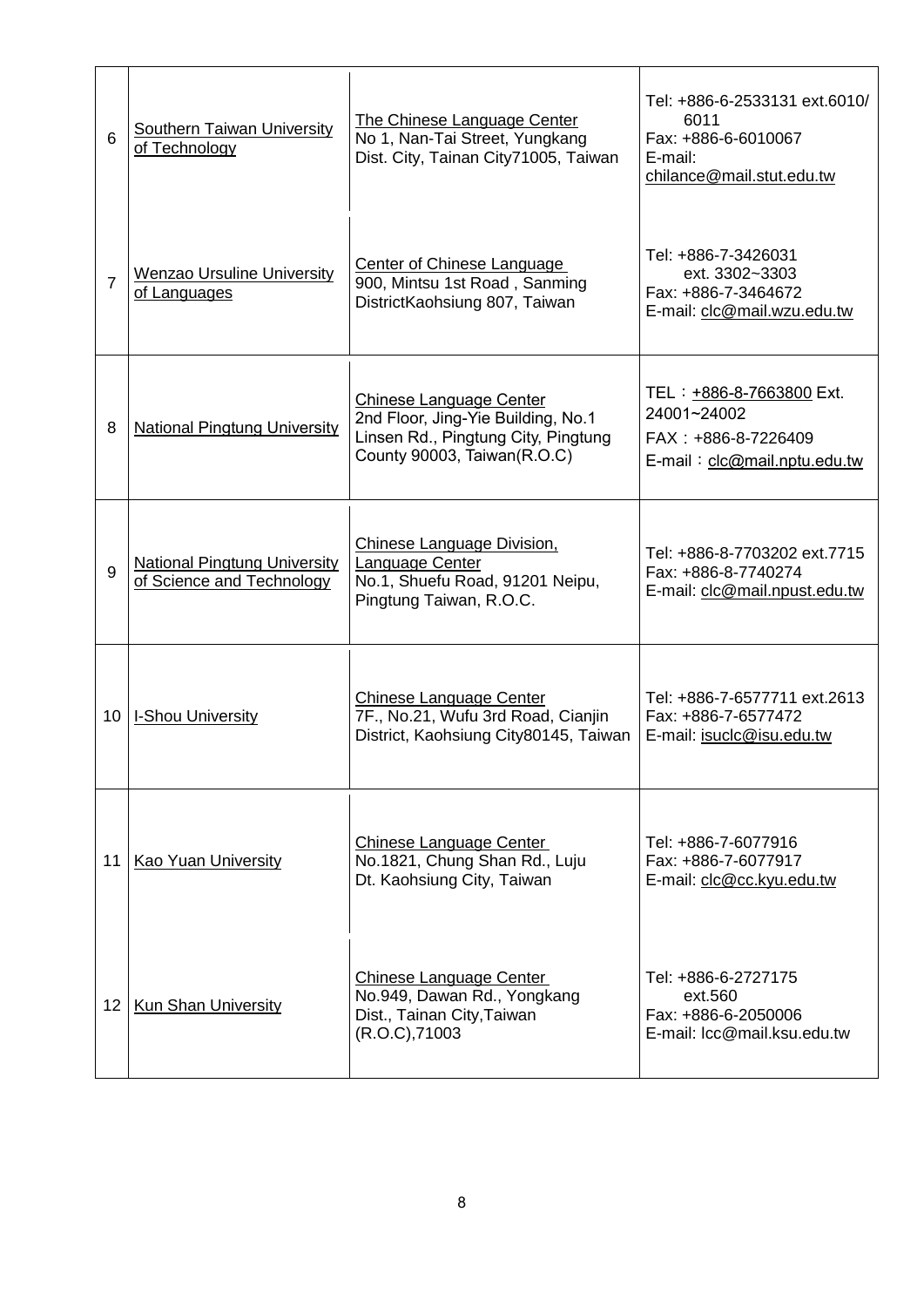| 13 | Taiwan Shoufu University            | Chinese Language Center<br>No.168, Nanshih<br>Li, Madou, Tainan, Taiwan                                                             | Tel: +886-6-5718888-115<br>Fax: +886-6-5717613<br>E-Mail: chineselc@tsu.edu.tw                                            |
|----|-------------------------------------|-------------------------------------------------------------------------------------------------------------------------------------|---------------------------------------------------------------------------------------------------------------------------|
| 14 | <b>Nan Hua University</b>           | <b>Chinese Language Center</b><br>No. 55 Sec. 1 Nanhua Rd. Zhong<br>Keng<br>Dalin Township, Chiayi County 62248,<br>Taiwan (R.O.C.) | Tel: +886-5-2721001<br>E-Mail: nhu.oica@nhu.edu.tw<br>s103104007@nhu.edu.tw<br>vanessachou@nhu.edu.tw                     |
| 15 | <b>Shu-Te University</b>            | <b>Language And Culture Center</b><br>No. 59, Hengshan Rd., Yanchao Dist.,<br>Kaohsiung City 82445, Taiwan                          | Tel: +886-7-6158000<br>Ext.4204/4216<br>Fax: +886-7-6158000 Ext.4298<br>E-Mail: rita1231@stu.edu.tw<br>yisyuan@stu.edu.tw |
| 16 | Chang Jung Christian<br>University. | Chinese Language & Culture Center<br>No.1, Changda Rd., Gueiren District,<br>Tainan City 71101, Taiwan (R.O.C.)                     | Tel: +886-6-2785123 ext.5081<br>or 5082<br>Fax: +886-6-2785175<br>E-Mail: clcc@mail.cjcu.edu.tw                           |
| 17 | <b>WuFeng University</b>            | Chinese Language Center<br>62153 No. 117, Section 2, Jianguo<br>Road, Minxiong Township, Chiayi<br>County                           | TEL: +886-5-226-7125<br>ext. 61111/61113<br>Email:clc@wfu.edu.tw<br>elle@ wfu.edu.tw                                      |
| 18 | <b>Fooyin University</b>            | <b>Chinese Language Center</b><br>151 Jinxue Rd., Daliao Dist.,<br>Kaohsiung City, Taiwan, ROC                                      | TEL: 07-7811151 ext.2402<br>Email: ic@fy.edu.tw                                                                           |